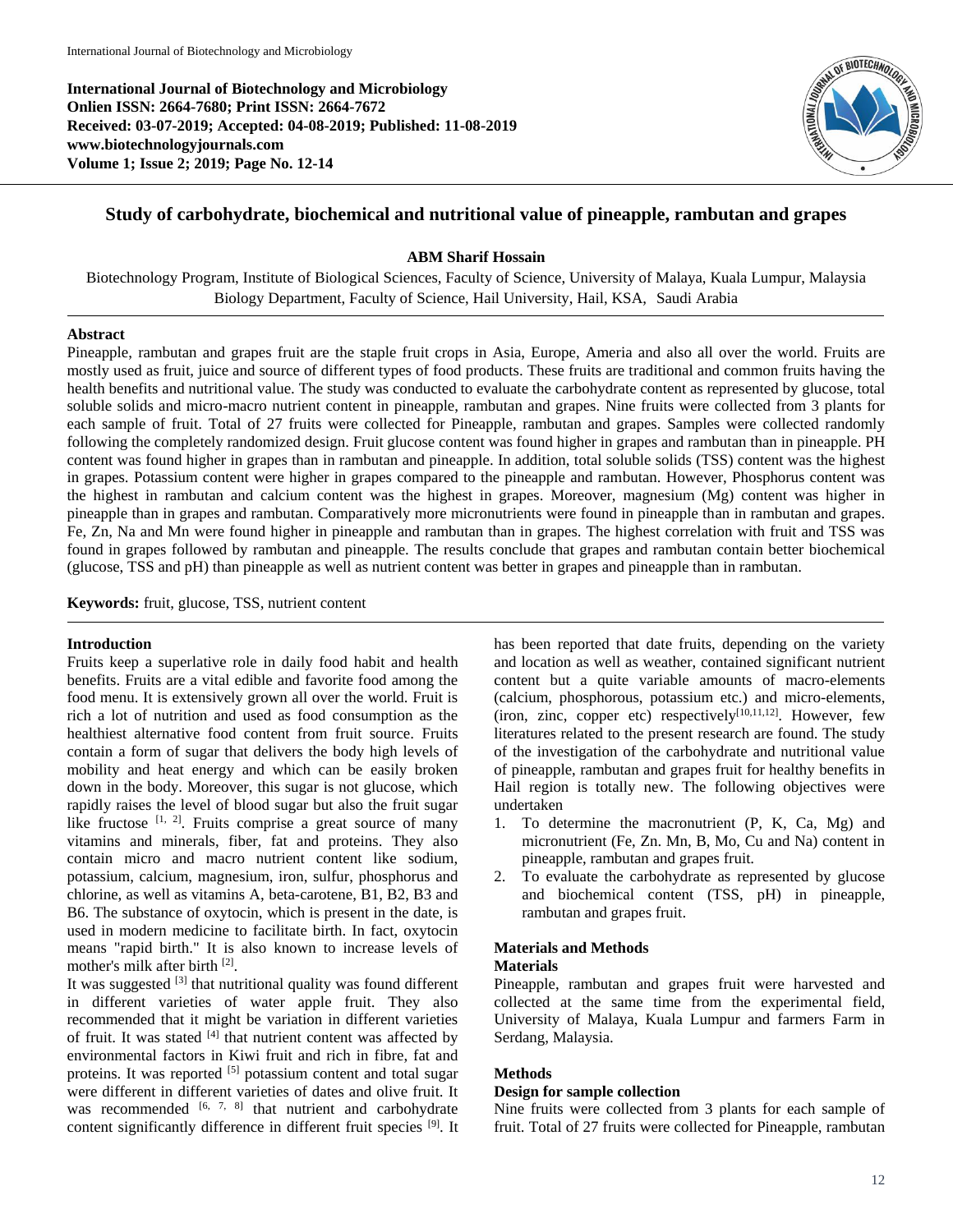and grapes. Samples were collected randomly following the completely randomized design (CRD).

#### **Sample preparation**

Pineapple, rambutan and grapes were thoroughly washed with distilled water, cut using a sterile knife and were blended by using a sterilized automatic juice blender and distilled water as 1:0.5, frut: water ratio. Then the juice samples were filtered and kept in the freezer to analyze. The 5ml of juice were used from each sample.

#### **Carbohydrate as Glucose determination**

Glucose was determined by using glucose refractometer. Three drops of juice sample were placed on the disc of the meter and data were displayed and documented.

# **Biochemical content as TSS and pH determination**

Total soluble solid (%brix) was determined by Refractometer. PH was determined by pH meter.

#### **Nutritional content analysis**

Micronutrient content, potassium (K) was determined by Horiba Scientific Nutrient meter (Made in USA) and P, Ca, Mg and micronutrient (Fe, Zn. Mn, B, Mo, Cu and Na) were determined by MOA Spectrophometry.

#### **Statistical Analysis**

Data were analyzed statistically. Standard error (SE) and Least Significant difference Test (LSDT) was employed.

# **Results and Discussion**

The highest (15.5%) fruit glucose content was exhibited in grapes (Table 1). Glucose content was found higher in grapes (15.5%) and rambutan (13.2%) than in pineapple (5.5) (Table 1). Total soluble solids (TSS) content was 16.5 % in grapes followed by 15.8 and 12.4% in rambutan and pineapple. However, pH content was found higher in grapes and rambutan than in pineapple (Table 1). Potassium content were higher in grapes compared to the pineapple and rambutan (Table 2). However, Phosphorus content was the highest in rambutan and calcium content was the highest in grapes. Moreover, magnesium (Mg) content was higher in pineapple than in grapes and rambutan (Table 2). Comparatively more micronutrients were found in pineapple than in rambutan and grapes (Table 3). Fe, Zn, Na and Mn were found higher in pineapple and rambutan than in grapes. The highest correlation with fruit and TSS was found in grapes followed by rambutan and pineapple (Fig.1).

For the above results it can be observed that the highest

Glucose, TSS, pH and nutrient content was found in grapes compared to the others fruits. It may be due to the location and environmental factors like light and temperature affected the fruits. It was stated<sup>9</sup> that nutrient and carbohydrate content were significantly difference in different fruit species [6,7,8]. It has been observed that date fruits depending on the variety and location as well as weather, contained significant but a quite variable amounts of macro-elements (calcium, phosphorous, potassium etc.) and micro-elements, (iron, zinc, copper etc) respectively<sup>[10,11,12]</sup>. It was reported  $[6, 13, 14]$  that potassium content and total sugar were different in different varieties of dates and olive fruit. It was suggested [4] that nutrient content was affected by environmental factors in Kiwi fruit. It was stated  $[3]$  that nutritional quality was found different in different varieties of water apple fruit. They also recommended that it might be variation in different varieties and location of fruit.





**Table 1:** Glucose, TSS and pH content. Mean±SE (n=3). Same letters (a, a) showed no difference at 5% level of significant by Least significant difference (LSD) test.

| <b>Fruits</b> | Glucose $(\% )$ | рH            | TSS(%)         |  |
|---------------|-----------------|---------------|----------------|--|
| Pineapple     | $8.5 + 0.01b$   | $5.8+0.01b$   | $12.4 + 0.1b$  |  |
| Rambutan      | $13.2 + 0.02a$  | $6.5+0.01a$   | $15.8 + 0.2ab$ |  |
| Grapes        | $15.5 + 0.03a$  | $6.6 + 0.02a$ | $16.5 + 0.1a$  |  |

**Table 2:** Macro nutrient content in pineapple, rambutan and grapes. Mean $\pm$ SE (n=3).

| <b>Fruits</b> |            | Cэ           | Mφ<br>$(mg/100g)$ $(mg/100g)$ $(mg/100g)$ $(mg/100g)$ | K             |  |
|---------------|------------|--------------|-------------------------------------------------------|---------------|--|
| Pineapple     | $70+0.5$   | $35+0.2$     | $172+0.8$                                             | $110\pm0.7$   |  |
| Rambutan      | $91 + 0.3$ | $30.5 + 0.1$ | $19.69 \pm 0.01$                                      | $45+0.4$      |  |
| Grapes        | $38+0.2$   | $37.9 + 0.1$ | $40.5 \pm 0.1$                                        | $195 \pm 0.6$ |  |

**Table 3:** Micro nutrient content in pineapple, rambutan and grapes. Mean  $\pm$  SE (n=3).

| <b>Fruits</b> |               |                |               |                 |               | MN $(mg/100g)$ Fe $(mg/100g)$ Zn $(mg/100g)$ B $(mg/100g)$ Mo $(mg/100g)$ Cu $(mg/100g)$ Nab $(mg/100g)$ |
|---------------|---------------|----------------|---------------|-----------------|---------------|----------------------------------------------------------------------------------------------------------|
| Pineapple     | $2.5 \pm 0.1$ | $5.5 \pm 0.1$  | $10.5 + 0.01$ | $+0.01$         | $5.5 \pm 0.1$ | 26.5±0.5                                                                                                 |
| Rambutan      | $6+0.2$       | $2+0.01$       | $9.5 + 0.2$   |                 |               | $14 + 0.2$                                                                                               |
| Granes        |               | $0.3 \pm 0.01$ | $0.5+0.001$   | $0.4 \pm 0.001$ |               | $8.1 \pm 0.1$                                                                                            |

# **Conclusion**

It can be concluded that grapes and rambutan contain higher carbohydrate (represented as glucose), biochemical (TSS and pH) content than pineapple. Moreover, macro contents were found better in grapes than in rambutan and pineapple. In addition, micronutrient were found higher in pineapple that in